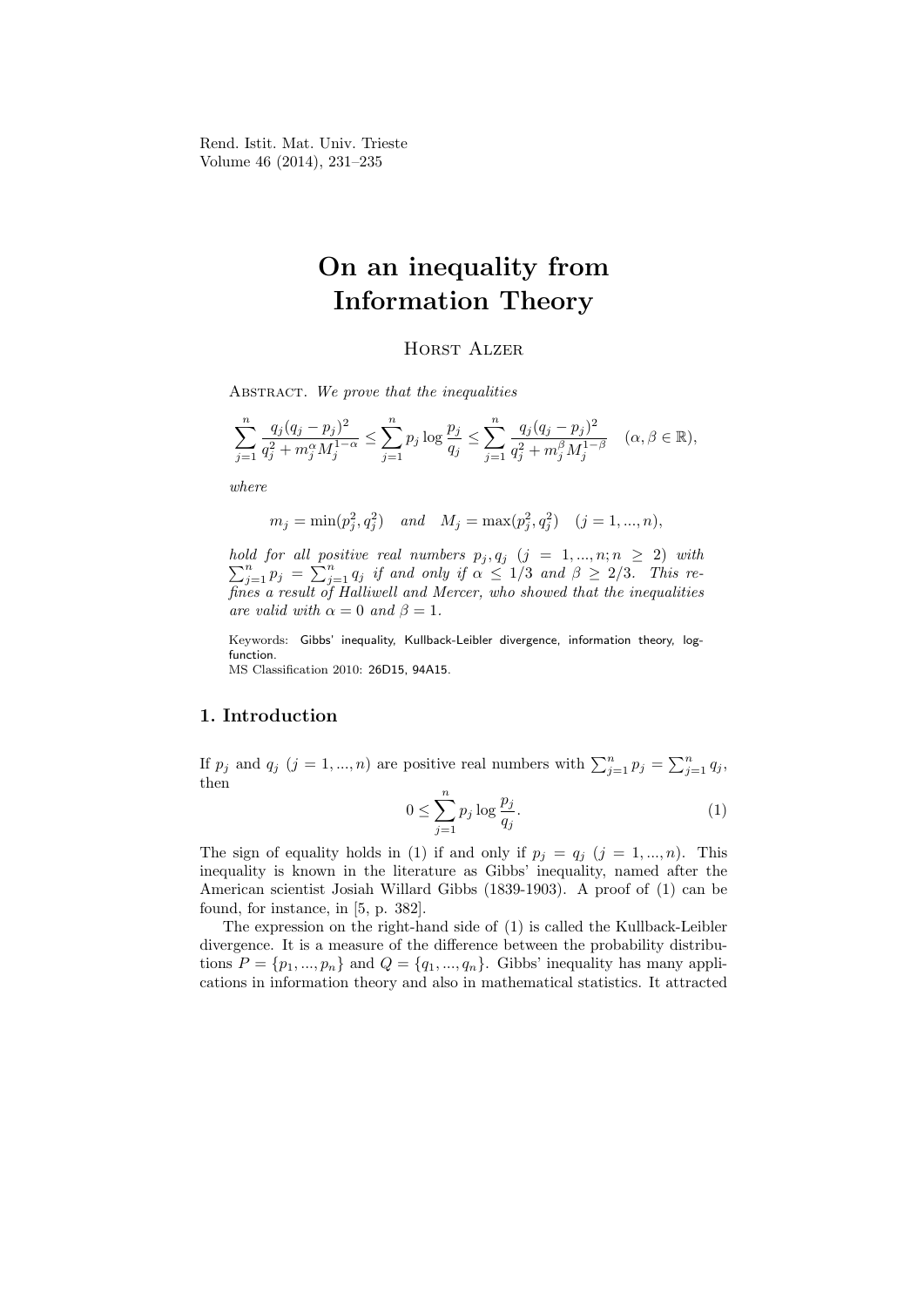#### 232 HORST ALZER

the attention of numerous researchers, who discovered remarkable extensions, improvements and related results. For details we refer to [1, 2, 4] and the references therein.

The work on this note has been inspired by an interesting paper published by Halliwell and Mercer [3] in 2004. They presented the following elegant refinement and converse of (1).

P PROPOSITION 1.1. Let  $p_j, q_j$   $(j = 1, ..., n)$  be positive real numbers satisfying  $\sum_{j=1}^{n} p_j = \sum_{j=1}^{n} q_j$ . Then,

$$
\sum_{j=1}^{n} \frac{q_j(q_j - p_j)^2}{q_j^2 + M_j} \le \sum_{j=1}^{n} p_j \log \frac{p_j}{q_j} \le \sum_{j=1}^{n} \frac{q_j(q_j - p_j)^2}{q_j^2 + m_j},\tag{2}
$$

where

$$
m_j = \min(p_j^2, q_j^2)
$$
 and  $M_j = \max(p_j^2, q_j^2)$   $(j = 1, ..., n).$ 

Double-inequality (2) can be written as

$$
\sum_{j=1}^{n} \frac{q_j (q_j - p_j)^2}{q_j^2 + m_j^{\alpha} M_j^{1-\alpha}} \le \sum_{j=1}^{n} p_j \log \frac{p_j}{q_j} \le \sum_{j=1}^{n} \frac{q_j (q_j - p_j)^2}{q_j^2 + m_j^{\beta} M_j^{1-\beta}}
$$
(3)

with  $\alpha = 0$  and  $\beta = 1$ . With regard to this result it is natural to ask for all real parameters  $\alpha$  and  $\beta$  such that (3) holds. In the next section, we establish that (3) is valid if and only if  $\alpha \leq 1/3$  and  $\beta \geq 2/3$ . In particular, setting  $\alpha = 1/3$  and  $\beta = 2/3$  leads to an improvement of both sides of (2).

### 2. Result

We need certain upper and lower bounds for the log-function.

LEMMA 2.1. (i) If  $0 < x \leq 1$ , then

$$
x - 1 - \frac{(x - 1)^2}{x + x^{1/3}} \le \log x \le x - 1 - \frac{(x - 1)^2}{x + 1}
$$
 (4)

with equality if and only if  $x = 1$ .

(ii) If  $x > 1$ , then

$$
x - 1 - \frac{(x - 1)^2}{x + 1} < \log x < x - 1 - \frac{(x - 1)^2}{x + x^{1/3}}.\tag{5}
$$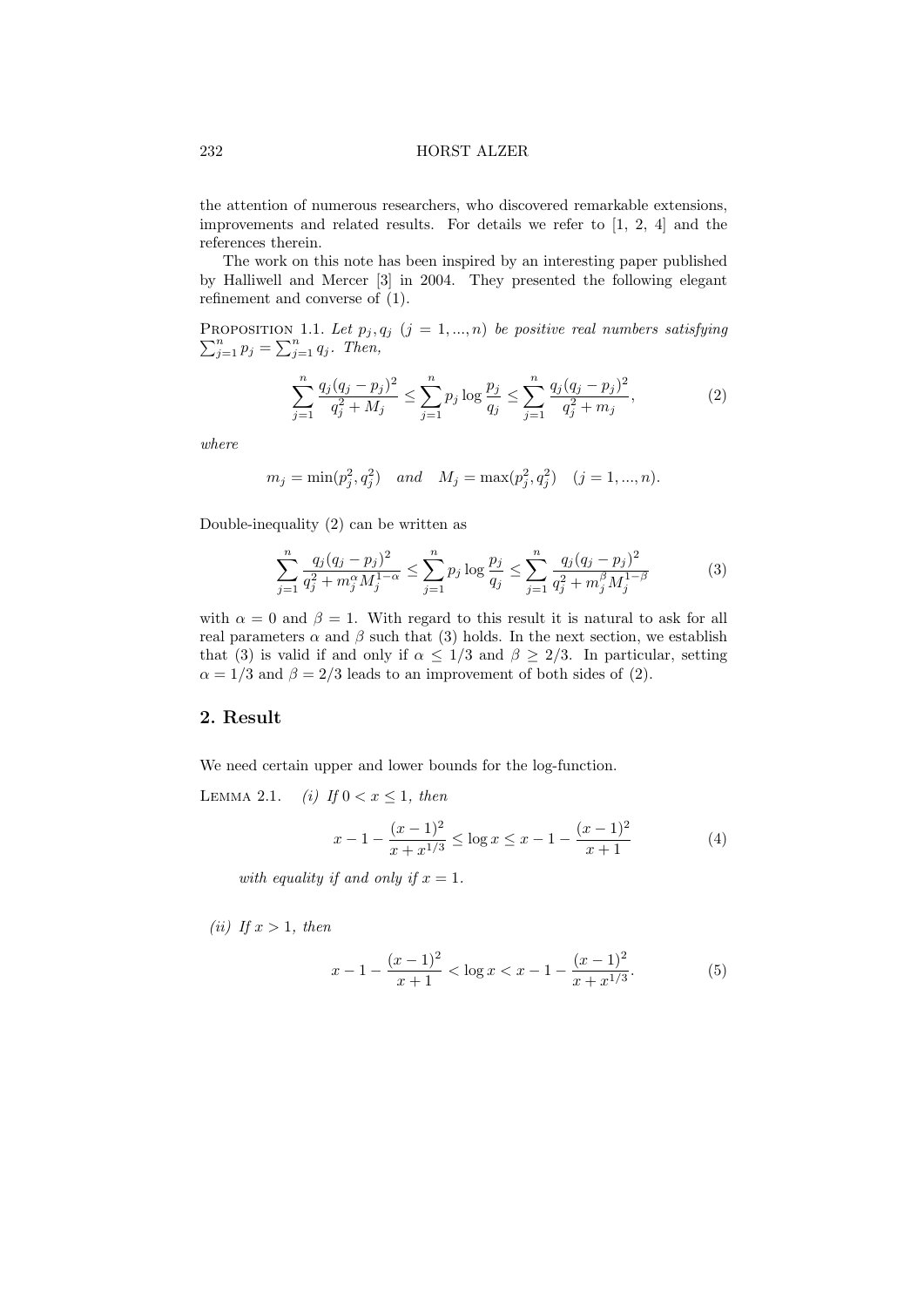Proof. Let

$$
f(x) = \log x - x + 1 + \frac{(x-1)^2}{x+1}
$$
 and  $g(x) = -\log x + x - 1 - \frac{(x-1)^2}{x+x^{1/3}}$ .

Then,

$$
f'(x) = \frac{(x-1)^2}{x(x+1)^2}
$$
 and  $g'(x) = \frac{(t-1)^4(t^2+t+1)}{3t^4(t^2+1)^2}$   $(t = x^{1/3}).$ 

It follows that f and g are strictly increasing on  $(0, \infty)$ . Since  $f(1) = g(1) = 0$ , we conclude that (4) and (5) are valid.  $\Box$ 

We are now in a position to prove the following refinement of (2).

THEOREM 2.2. Let  $\alpha, \beta \in \mathbb{R}$ . The inequalities (3) hold for all positive real numbers  $p_j, q_j$   $(j = 1, ..., n; n \ge 2)$  with  $\sum_{j=1}^n p_j = \sum_{j=1}^n q_j$  if and only if  $\alpha \leq 1/3$  and  $\beta \geq 2/3$ .

*Proof.* First, we show that if  $\alpha \leq 1/3$  and  $\beta \geq 2/3$ , then (3) is valid for all  $p_j, q_j > 0$   $(j = 1, ..., n)$  with  $\sum_{j=1}^n p_j = \sum_{j=1}^n q_j$ . Since the sums on the lefthand side and on the right-hand side of (3) are increasing with respect to  $\alpha$ and  $\beta$ , respectively, it suffices to prove (3) for  $\alpha = 1/3$  and  $\beta = 2/3$ .

First, let  $q_i \leq p_i$ . Applying (4) gives

$$
\frac{q_j}{p_j} - 1 - \frac{(q_j/p_j - 1)^2}{q_j/p_j + (q_j/p_j)^{1/3}} \le \log \frac{q_j}{p_j} \le \frac{q_j}{p_j} - 1 - \frac{(q_j/p_j - 1)^2}{q_j/p_j + 1}.
$$

We multiply by  $p_j$  and sum up. This yields

$$
\sum_{q_j \leq p_j} q_j - \sum_{q_j \leq p_j} p_j - \sum_{q_j \leq p_j} \frac{q_j (q_j - p_j)^2}{q_j^2 + m_j^{2/3} M_j^{1/3}} \n= \sum_{q_j \leq p_j} q_j - \sum_{q_j \leq p_j} p_j - \sum_{q_j \leq p_j} \frac{p_j (q_j/p_j - 1)^2}{q_j/p_j + (q_j/p_j)^{1/3}} \n\leq \sum_{q_j \leq p_j} p_j \log \frac{q_j}{p_j} \n\leq \sum_{q_j \leq p_j} q_j - \sum_{q_j \leq p_j} p_j - \sum_{q_j \leq p_j} \frac{p_j (q_j/p_j - 1)^2}{q_j/p_j + 1} \n\leq \sum_{q_j \leq p_j} q_j - \sum_{q_j \leq p_j} p_j - \sum_{q_j \leq p_j} \frac{q_j (q_j - p_j)^2}{q_j^2 + m_j^{1/3} M_j^{2/3}}.
$$
\n(6)

Next, let  $q_j > p_j$ . Using (5) leads to

$$
\frac{q_j}{p_j} - 1 - \frac{(q_j/p_j - 1)^2}{q_j/p_j + 1} < \log \frac{q_j}{p_j} < \frac{q_j}{p_j} - 1 - \frac{(q_j/p_j - 1)^2}{q_j/p_j + (q_j/p_j)^{1/3}}
$$

.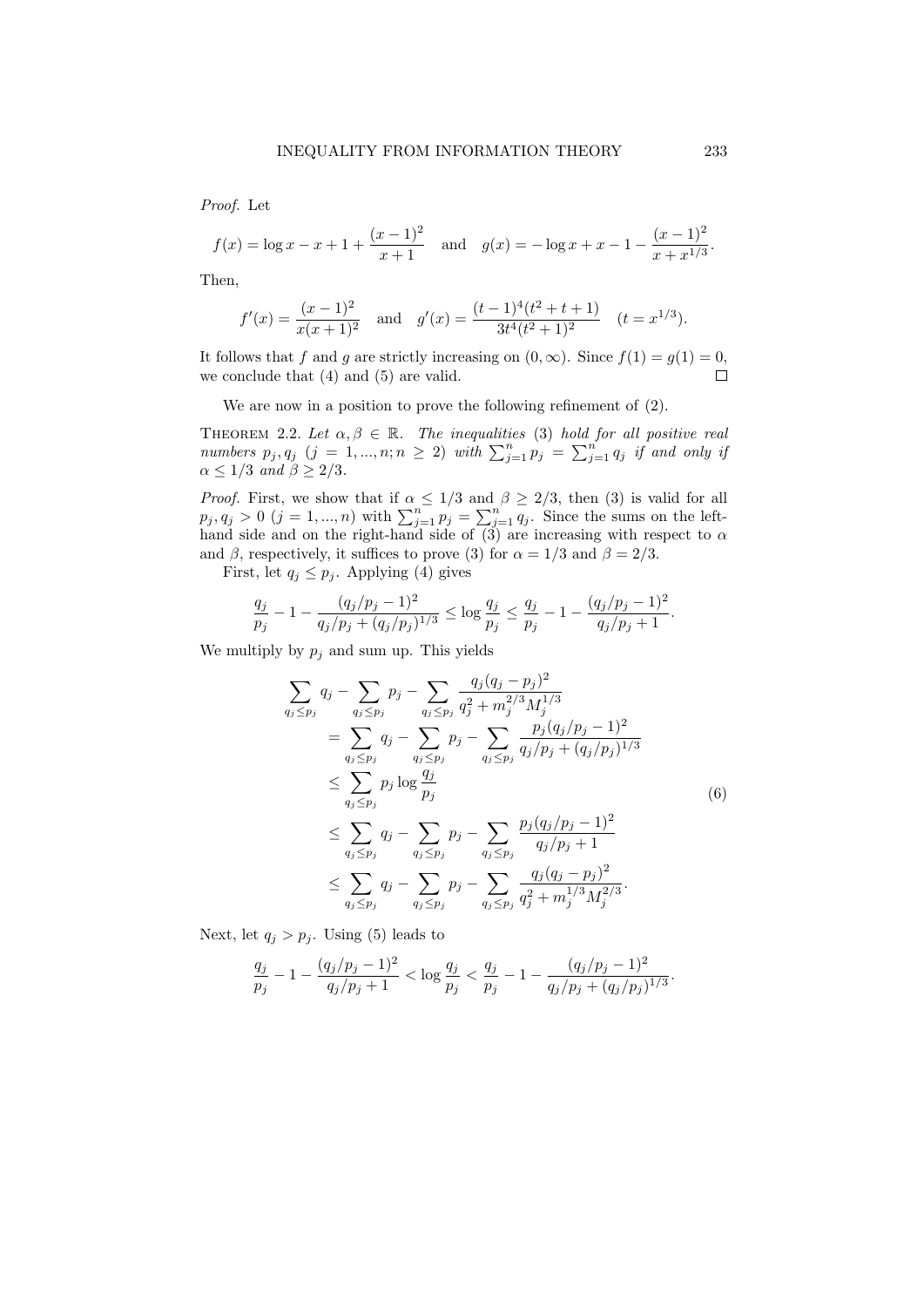Again we multiply by  $p_j$  and sum up. Then we obtain

$$
\sum_{q_j > p_j} q_j - \sum_{q_j > p_j} p_j - \sum_{q_j > p_j} \frac{q_j (q_j - p_j)^2}{q_j^2 + m_j^{2/3} M_j^{1/3}} \\
< \sum_{q_j > p_j} q_j - \sum_{q_j > p_j} p_j - \sum_{q_j > p_j} \frac{p_j (q_j / p_j - 1)^2}{q_j / p_j + 1} \\
< \sum_{q_j > p_j} p_j \log \frac{q_j}{p_j} \\
< \sum_{q_j > p_j} q_j - \sum_{q_j > p_j} p_j - \sum_{q_j > p_j} \frac{p_j (q_j / p_j - 1)^2}{q_j / p_j + (q_j / p_j)^{1/3}} \\
< \sum_{q_j > p_j} q_j - \sum_{q_j > p_j} p_j - \sum_{q_j > p_j} \frac{q_j (q_j - p_j)^2}{q_j^2 + m_j^{1/3} M_j^{2/3}}.
$$
\n
$$
(7)
$$

Combining (6) and (7) gives

$$
\sum_{j=1}^{n} q_j - \sum_{j=1}^{n} p_j - \sum_{j=1}^{n} \frac{q_j (q_j - p_j)^2}{q_j^2 + m_j^{2/3} M_j^{1/3}} \le \sum_{j=1}^{n} p_j \log \frac{q_j}{p_j} \le \sum_{j=1}^{n} q_j - \sum_{j=1}^{n} p_j - \sum_{j=1}^{n} \frac{q_j (q_j - p_j)^2}{q_j^2 + m_j^{1/3} M_j^{2/3}}.
$$
\n(8)

Since  $\sum_{j=1}^{n} p_j = \sum_{j=1}^{n} q_j$ , we conclude from (8) that (3) is valid with  $\alpha = 1/3$ and  $\beta = 2/3$ .

P It remains to prove that if (3) holds for all  $p_j, q_j > 0$   $(j = 1, ..., n)$  with  $\sum_{j=1}^n p_j = \sum_{j=1}^n q_j$ , then  $\alpha \le 1/3$  and  $\beta \ge 2/3$ .

Let  $s, t \in \mathbb{R}$  with  $1 < t < s + 1$ . We set

$$
p_1 = \frac{s}{t}
$$
,  $p_2 = \frac{1}{t}$ ,  $q_1 = \frac{s+1}{t} - 1$ ,  $q_2 = 1$ ,  $p_j = q_j$   $(j = 3, ..., n)$ .

Then we have

$$
\sum_{j=1}^{n} p_j = \sum_{j=1}^{n} q_j, \quad m_1 = q_1^2, \quad M_1 = p_1^2, \quad m_2 = p_2^2, \quad M_2 = q_2^2.
$$

A short calculation reveals that (3) is equivalent to

$$
F_{\alpha}(s,t) \le s \log \frac{s}{s+1-t} - \log t \le F_{\beta}(s,t),
$$

where

$$
F_c(s,t) = \frac{(t-1)^2}{s+1-t+s^{2(1-c)}(s+1-t)^{2c-1}} + \frac{(t-1)^2}{t+t^{1-2c}}.
$$